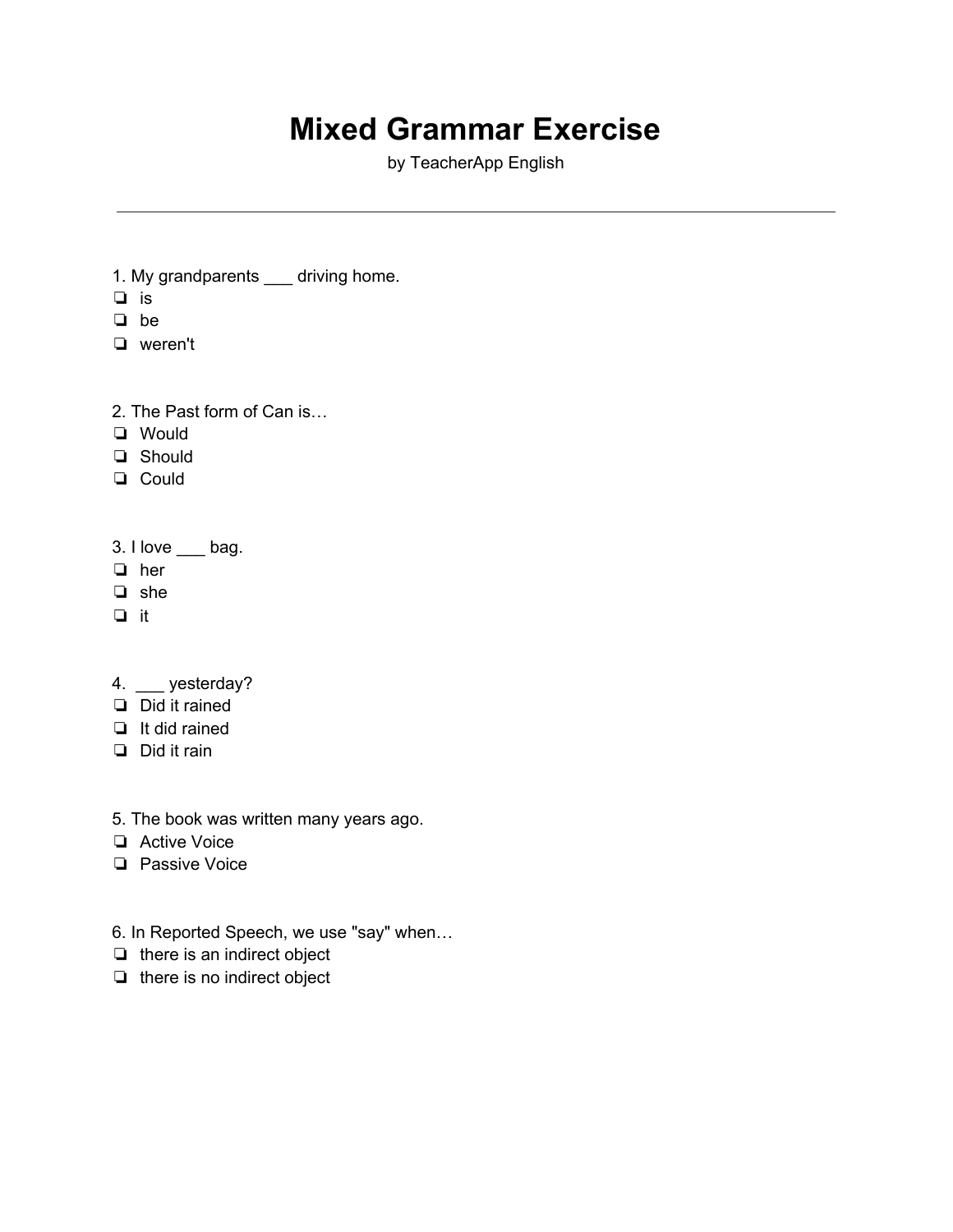- 7. The plural form of the noun "Church".
- ❏ Churches
- ❏ Churchs
- ❏ Churcheses

8. Which of the following is a Present Continuous keyword?

- ❏ Always
- ❏ Now
- ❏ Tomorrow
- 9. The Second Conditional is used to talk about…
- ❏ Facts
- ❏ Hypothetical situations
- ❏ Hypothetical situations in the past
- 10. She hadn't studied. \_\_\_, she passed the exam.
- ❏ And
- ❏ However
- ❏ Too
- 11. Which of the following is an Adverb?
- ❏ hard
- ❏ flower
- ❏ happy
- 12. That is \_\_\_ car I have been talking about.
- ❏ the
- ❏ a
- ❏ an
- 13. You \_\_\_ a great job.
- ❏ 's done
- ❏ have done
- ❏ hasn't done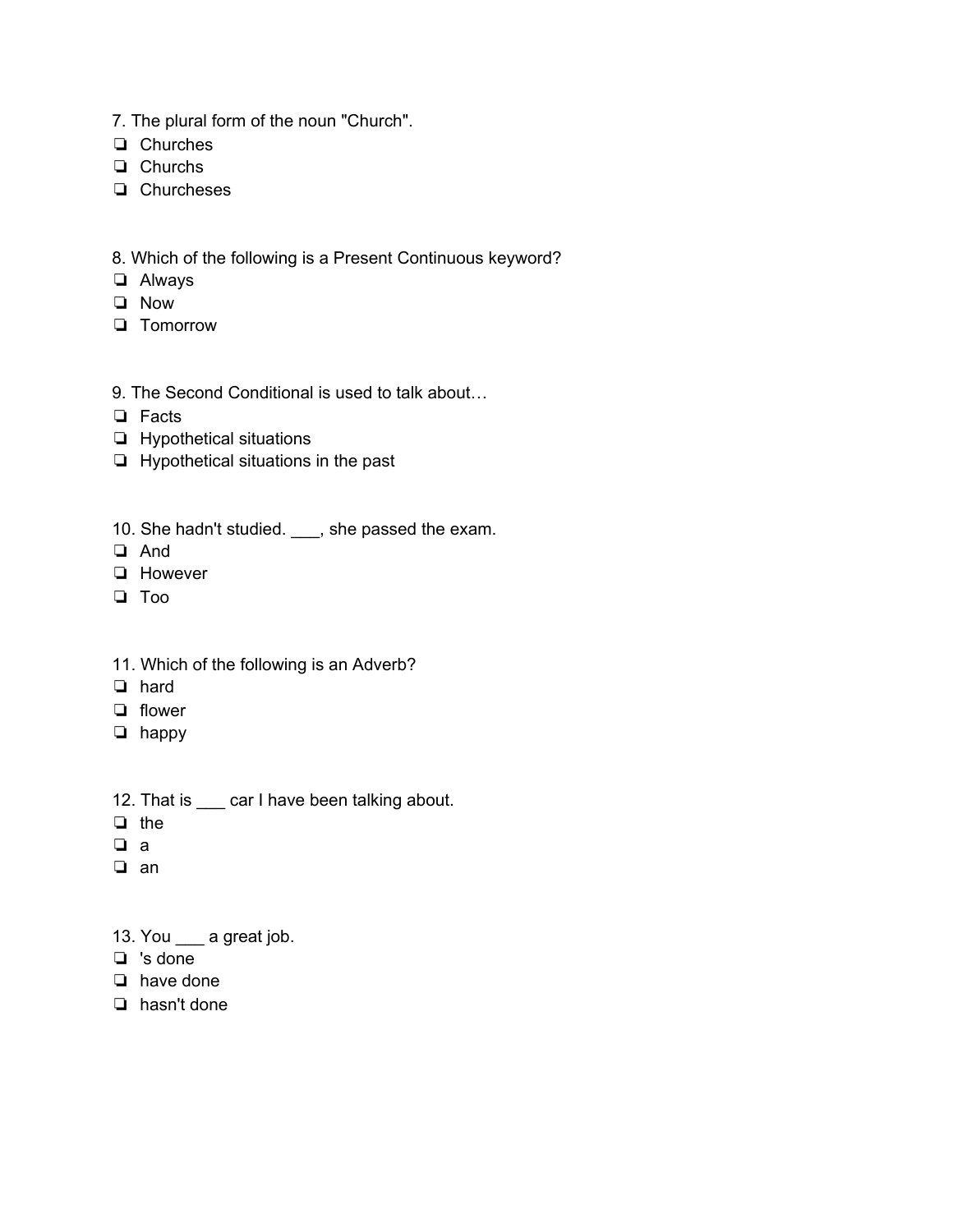- 14. When the Adjective depends on the verb, it is written…
- ❏ ...before it
- ❏ ...after it
- ❏ ...at the beginning of the sentence
- 15. I \_\_\_ English every day.
- ❏ studies
- ❏ study
- ❏ studys

Correct Answers on final page.